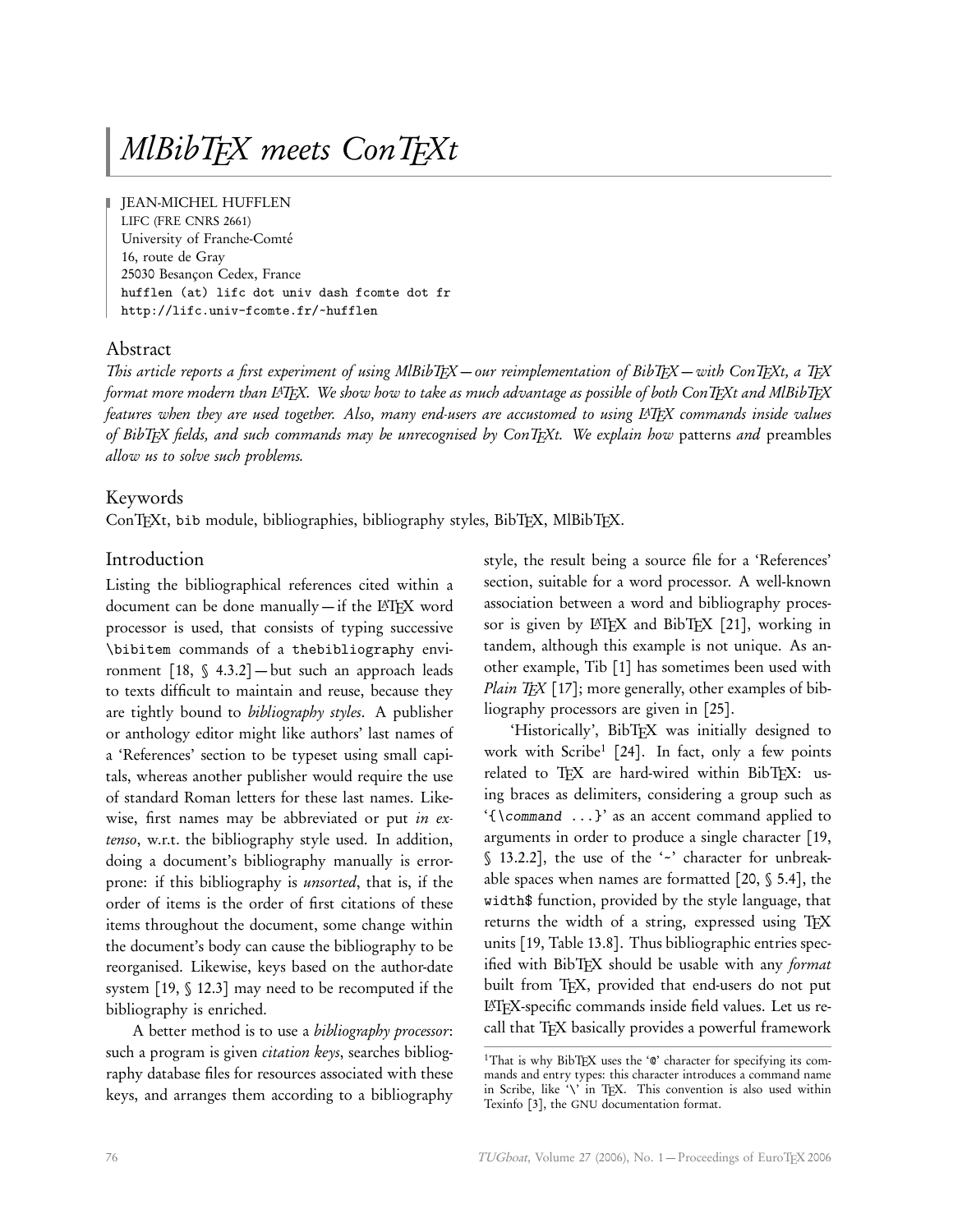```
@BOOK{meaney2003,
        AUTHOR = {John Meaney},
        TITLE = {Context},
        PUBLISHER = {Bantam Books},
        YEAR = 2003,
        NUMBER = 2,
        SERIES = {The \emph{Nulapeiron}
                  Sequence},
        NOTE = {The Sequel to ''Paradox''.
                [Pas de version française
                 connue!] ! french},
        LANGUAGE = english}
```
Figure 1: Example of a bibliographical entry.

to format texts nicely, but to be fit for use, the definitions of this framework need to be organised in a format. The first formats were *Plain TFX* and  $\angle$  ETFX; another format, more modern, is ConTFXt [5]. A bibliographic module, usable in conjunction with BibTFX, has been added to ConTFXt [6, 8]. This module defines ConTEXt commands to deal with the components (metadata) of bibliographical information.<sup>2</sup>

Over the last few years, we have designed and implemented a 'new BibTFX' - MlBibTFX, for 'MultiLingual BibTEX'. Of course, it has been designed to work with LATEX, but we plan to use it for other output formats, too [10]. This article is a revised and extended version associated with the presentation given at EuroTFX. It aims to report a first experiment of using MlBibTFX to build outputs suitable for  $ConTeXt<sup>3</sup>$  First, we show how ConTFXt can be easily used to pretty-print bibliography database (.bib) files. Then we explain how an interface between ConTFXt and BibTFX can be improved when MlBibTFX is used. This article should be read without any difficulty by any user familiar with LATEX and BibTEX: it requires only basic knowledge of ConTEXt and its bib module. It also refers to some basic notions of XML<sup>4</sup> and Scheme, the implementation language for MlBibT<sub>E</sub>X.<sup>5</sup>

```
4
eXtensible Markup Language. Readers interested in an introduc-
tory book to this formalism can consult [23].
```

```
<sup>5</sup>The version used is described in [14].
```

```
<mlbiblio>
  ...
  <book id="meaney2003" language="english">
    ...
    <series>
      The <emph>Nulapeiron</emph> Sequence
    </series>
    <note>
      The Sequel to
      <emph emf="no" quotedf="yes">
        Paradox
      </emph>.
      <group language="french">
        Pas de version française connue!
      </group>
    </note>
  </book>
  ...
</mlbiblio>
```
Figure 2: XML tree for the bibliographical entry shown in Figure 1.

# Pretty-print bibliographies

MlBibTEX's new syntactic features for bibliographical entries are detailed in [9]. Roughly speaking, any .bib file suitable for 'old' BibTEX can be processed by MlBibTFX, except that square brackets are ordinary characters for the former, syntactic delimiters for the latter. Figure 1 gives an example of a bibliographical entry for a book written in English (the value of the LANGUAGE field, handled by MlBibTFX). The value of the NOTE field includes a text to be put down only in French-speaking bibliographies, this text being enclosed by square brackets and labelled by the french language identifier.

As mentioned in [9], the result of parsing a .bib file can be viewed as an XML tree. For example, parsing a file containing the meaney2003 entry results in the XML tree sketched in Figure 2. Such a tree can be saved into a file and displayed verbatim or handled by tools belonging to XML's world. ConTEXt provides a way to handle XML texts [22], so it can deal with such files. Figure 3 sketches a pretty-printer for bibliographical entries by means of ConTFXt commands documented in  $[7, 22]$ , other basic TEX commands such as \expandafter or \uppercase — being documented in [17]. These bibliographical entries are displayed using MlBibTFX's syntax. In addition, Ml-BibT<sub>F</sub>X's new syntax for emphasising the parts of per-

<sup>&</sup>lt;sup>2</sup>If we compare this module to what is provided for LATEX, its approach is close to the jurabib package [19, § 12.5.1], in the sense that items of bibliographical information are given as arguments of new commands. If you would like to redefine the layout of a bibliography's items, just redefine these new commands.

<sup>&</sup>lt;sup>3</sup>We have used the most recent version of ConTEXt at the time of writing, included in TEX Live 2005, available on DVD-ROM.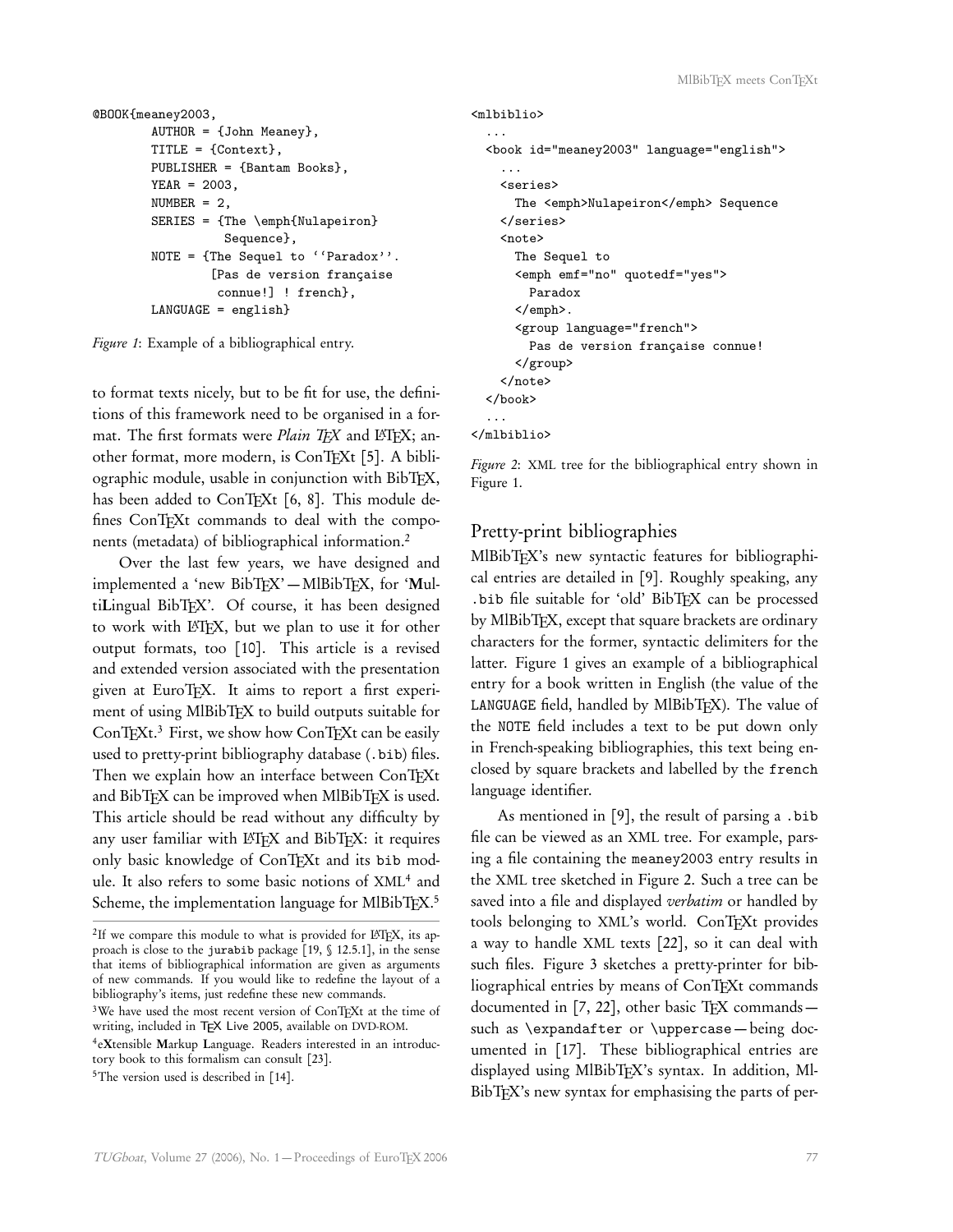Jean-Michel Hufflen

\enableregime[il1]

```
\label{thm:main} $$\def\ProcessMIBiDFeXFieldName[#1]{\t \expandafter\nuppercase{#1} = \textbracket*1}$$\def\CloseMlBibTeXFieldValue{{\tt \textbraceright},\par}
\def\ProcessMlBibTeXLanguagePart[#1]{\PutLanguageCommand[#1]{\tt LANGUAGE =} #1,\par}
\def\ProcessMlBibTeXNamePart[#1]{{\tt #1 =>} }
\def\PutLanguageCommand[#1]{\doifelse{#1}{english}{\language[en]}{%
  \doifelse{#1}{french}{\language[fr]}{\doif{#1}{magyar}{\language[hu]}}}}
\defineXMLenvironment[mlbiblio] \startitemize \stopitemize
\defineXMLenvironment[book] {\item {\tt @BOOK\textbraceleft}\XMLpar{book}{id}{*unkeyed*},%
\startnarrower[left] \ProcessMlBibTeXLanguagePart[\XMLpar{book}{language}{english}]} {%
\stopnarrower {\tt \textbraceright}}
...
\defineXMLenvironment[author] {\ProcessMlBibTeXFieldName[author]} \CloseMlBibTeXFieldValue
...
\defineXMLenvironment[first] {\ProcessMlBibTeXNamePart[first]} {, }
\defineXMLenvironment[von] {\ProcessMlBibTeXNamePart[von]} {, }
\defineXMLenvironment[last] {\ProcessMlBibTeXNamePart[last]} \unskip
\defineXMLenvironment[junior] {, \ProcessMlBibTeXNamePart[junior]} \unskip
\defineXMLenvironment[asitis] {{\tt \textbraceleft}} {{\tt \textbraceright}}
\defineXMLenvironment[emph] {\doifelse{emph}{quotedf}{yes}{{\tt ''}}{%
\doifelse{emph}{emf}{yes}{{\tt \textbackslash emph\textbraceleft}\bgroup\em}{}}} {%
\doifelse{emph}{emf}{yes}{{\tt \textbraceright}\egroup}{%
\doifelse{emph}{quotedf}{yes}{{\tt ''}}{}}}
\def\GroupMarker{! }
\defineXMLenvironment[foreigngroup] {{\tt [}%
\bgroup\PutLanguageCommand[\XMLpar{foreigngroup}{language}{*error*}]} {%
\egroup{\tt ] : \XMLpar{foreigngroup}{language}{*error*}} }
\defineXMLenvironment[group] {\startnarrower[left]{\tt [}%
\bgroup\PutLanguageCommand[\XMLpar{group}{language}{*error*}]} {%
\egroup{\tt ] \GroupMarker \XMLpar{group}{language}{*error*}} \stopnarrower}
\defineXMLenvironment[nonemptyinformation] {{\tt []}\def\GroupMarker{* }} {}
\starttext
```
\processXMLfilegrouped{...} \stoptext

Figure 3: Pretty-printing an XML tree resulting from parsing .bib files.

son names [21, § 4], based on keywords, is used. For example:

 $AUTHOR = {first \Rightarrow John, last \Rightarrow Meaney},$ 

We can notice that keywords, syntactic delimiters, and field names are typeset using a typewriter font, whereas the Roman typeface is used for metadata. As another pretty-printing feature, typographical effects are put into action. For example, the value of the SERIES field will be rendered as follows:

SERIES = {The \emph{Nulapeiron} Sequence},

Likewise, any information is typeset using the typographical conventions of its own language:

 $NOTE =$ 

{ ... [Pas de version française connue !] ... } where the exclamation mark is preceded by a thin space character, as in French.

If we look at the text given in Figure 3, we notice that the only heavy part concerns language identifiers. ConTEXt uses ISO codes for languages [5, Ch. 7] and can switch to any language via the  $\langle$ language[...] command, without any preliminary declaration such as L'TEX needs when the babel package is loaded [19, § 9.2]. MlBibTEX's language identifiers are unambiguous prefixes of packages or options of the babel package, as explained in [12]. For example: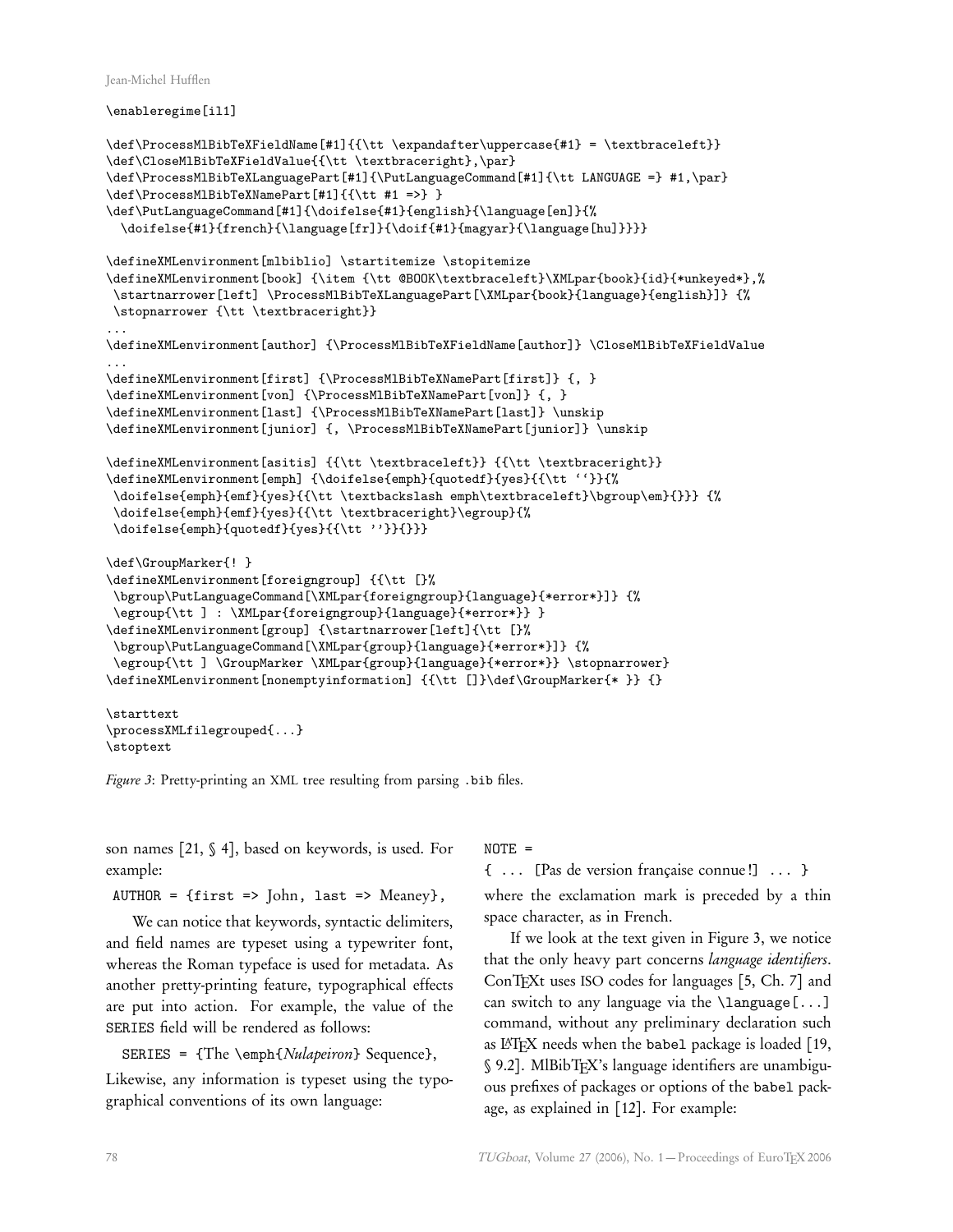- polish is for the option of the babel package,
- polski is for the polski package [4, App. F],
- pol is for either of these last two, the final choice depends on what a user puts in the document's preamble,
- po is ambiguous because it may be the prefix of 'Polish' or 'Portuguese'.

In fact, we need a complete correspondence table, with our \PutLanguageCommand command given in Figure 3 implementing it only partially.<sup>6</sup> Let us remark that such a correspondence table could be useful for other purposes, e.g., generating bibliographies for documents written using DocBook<sup>7</sup> [27]. This table between the structure managing MlBibTFX's language identifiers [12] and ISO codes for languages [2] has been implemented within the Scheme functions of Ml-BibT<sub>F</sub>X.<sup>8</sup>

Figure 3 gives a rough version of such a prettyprinter, which may be improved.<sup>9</sup> For example, the error cases are just labelled within the source text by identifiers surrounded by '\*', which could be refined into a more efficient marking of errors. We can also align '=' signs vertically between field names and values. That can be done in a tabulate environment, but leads to slighly complicated ConTEXt commands, because we need to collect the content of a table before formatting it.

## ConTEXt and MlBibTEX together

If you would like BibTEX to generate specifications of publications suitable for ConTEXt from bibliographical entries, you may use the \setupbibtex command, as explained in  $[8, § 2.4]$ . This command gets access to bibliography styles suitable for ConTEXt, that is, handled by the bib module. Since MlBibTEX can process bibliography styles using the bst language [20] in compatibility mode [13], it can deal with these styles. However, we do not recommend this solution, which should be temporary, from our point of view. In addition, the compatibility mode is not very efficient for sake of implementation issues.<sup>10</sup> A first improvement could be the development of new bibliography styles, using the nbst<sup>11</sup> language, close to  $XSLT<sup>12</sup>$  [26] and described in [9].

As mentioned in [19, § 13.5.2], the choices among different styles for displaying person names, work titles, ... causes a combinatorial explosion. Besides, all the functions of a bibliography style of BibTEX must be grouped into a unique file, so a rich library of bibliography styles for BibTEX should include a huge number of styles, each being monolithic. As explained in [11], several fragments of a bibliography style written using the nbst language can be assembled dynamically, provided that there is no conflict among the templates programmed using nbst. Consequently, designing styles according to a modular approach is easier in MlBibTEX than in BibTEX. Moreover, an extended version of the \setupbibtex command could allow the use of several complementary files for a bibliography style.

#### ConTFXt vs LTFX

End users sometimes put LATEX commands within the values of BibTFX fields. Some commands aim to increase the expressive power of the information put into .bib files, an example being given by the value of the SERIES field in Figure 1. Other examples are related to some features of BibTFX:

{Maria {\MakeUppercase{d}e La} Cruz} — given in [19, p. 767] about person names — allows BibT<sub>EX</sub> to interpret '{de La}' as a particle,<sup>13</sup> because this group, surrounded by braces, begins with a lowercase letter, even if this particle should be typeset as 'De La'. Some commands are recognised by ConTEXt, some not. There are two solutions to this problem:

• when outputs for ConTEXt are produced, the contents of @preamble rubrics included in .bib files

<sup>6</sup> In fact, this \PutLanguageCommand command could be written in an easier way, since complete names such as english, french, . . . also work as arguments of the \language command of ConTEXt. However, this feature is not described in [5].

<sup>7</sup>DocBook is an XML-based system for writing structured documents.

<sup>8</sup>How to put this implementation into action is shown in Figure 4. <sup>9</sup>A more elaborated version can be downloaded from MlBibTFX's home page: http://lifc.univ-fcomte.fr/~hufflen/texts/ mlbibtex/contextstuff/.

<sup>10</sup>When MlBibTEX parses a .bib file, it tries to organise information into a deep tree, as far as possible. For example, the components of a person name are split into subtrees. When the compatibility mode is used, these components are serialised into a string, and destructured again by the format.name\$ function of bst [20]. <sup>11</sup>New Bibliography STyles.

<sup>12</sup>eXtensible Stylesheet Language Transformations, the language of transformations used for XML texts.

<sup>13 &#</sup>x27;Maria' being the first name, 'Cruz' the last name.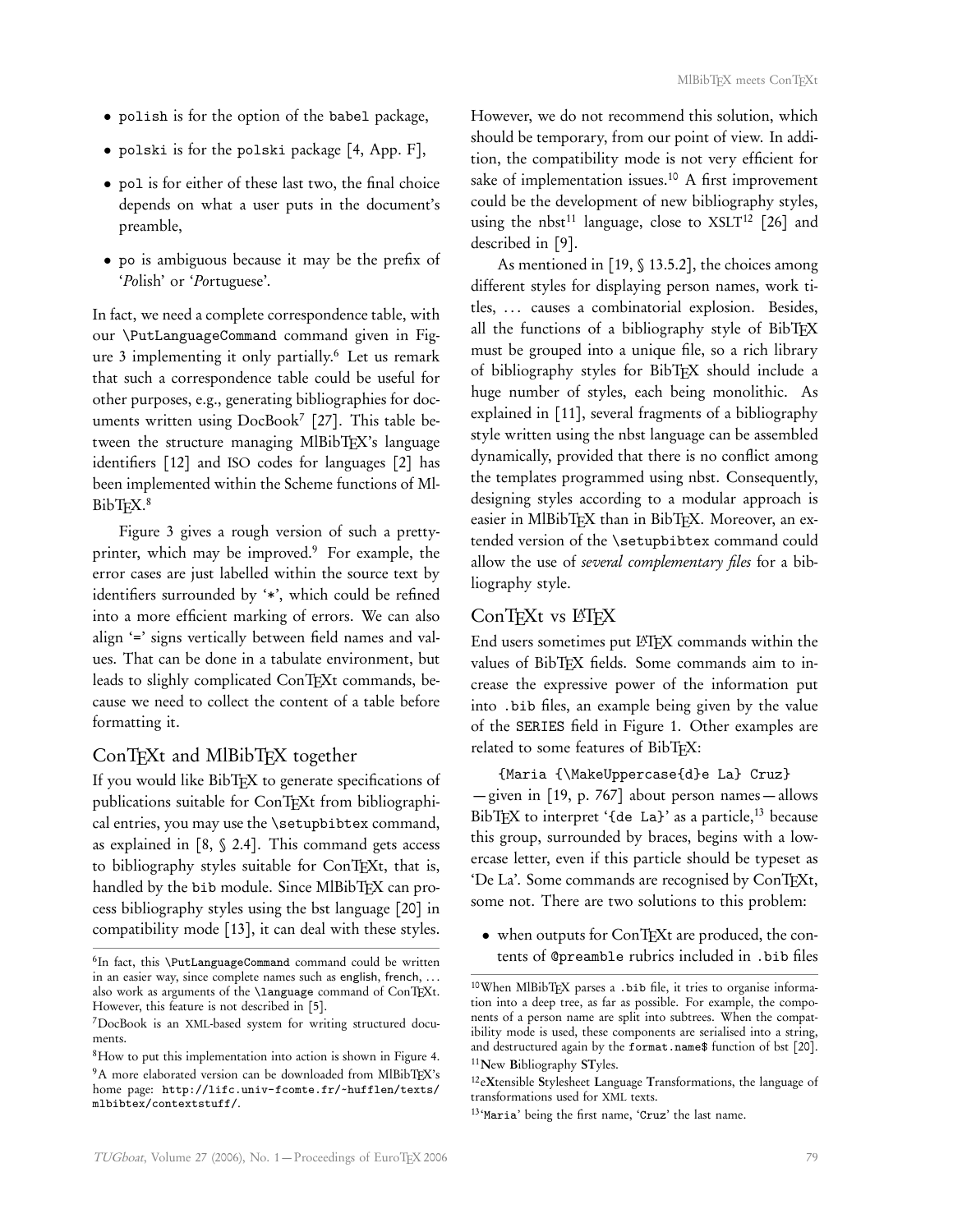```
(and-let* ((((log-output-p-pv 'open) jobname)) ; Opening the log (.mblg) file.
           (((bibtexkey-alist-pv 'add-key) "hoekwater2001")) ; Citation key to be processed.
           ...<br>(((bibtexkey-alist-pv 'extend)))
                                              ; If we want to process all the entries (\in {*}).
           ((let ((bib-suffix ".bib"))
              (every (lambda (filename) ; Parsing .bib files. If the suffix is not given, the filename-plus
                                          ; function adds it.
                       (s-parse-bib-file (filename-plus filename bib-suffix #f)))
                     bibliographyfilename-list)))
           (sxml-mlbiblio-tree (s-get-sxml-mlbiblio-tree)) ; Build the SXML tree.
           (((language-trie-pv 'use-iso-code-table))) ; Using ISO codes for all the languages.
           ((\text{preamble-pv 'set 'contextpreamble")) ; Using \text{@contextpreamble}\{... \} as preambles.
           (k1 (n-assemble-nstyles stylefilename-list)) ; Styles are assembled and compiled into a
                                                        ; so-called k1 function.
           (((output-encoding-pv 'set) 'latin1)) ; Accented letters of Latin-1 allowed in the output file.
           (((bbl-output-p-pv 'open) jobname))) ; Opening the output file.
 (k1 sxml-mlbiblio-tree) ; Applying the whole style to the SXML tree.
 ((bbl-output-p-pv 'close)) ; Closing files.
 ((log-output-p-pv 'close))
 #t) ; Final result.
```
Figure 4: MlBibTFX's kernel for use with ConTFXt.

are not written as BibTEX would do; instead, Ml-BibTFX uses @contextpreamble rubrics,<sup>14</sup> which can be used to implement some L<sup>AT</sup>FX commands in ConTEXt; switching to another preamble is controlled by an option of the MlBibTFX program;<sup>15</sup>

• a better solution is given by patterns, expressed in Scheme, replacing substrings by XML-conformant strings; for example:<sup>16</sup>

```
(define-pattern "\\emph{#1}"
 "<emph>#1</emph>")
```
Patterns aim to process any L'TEX command included in a .bib file, including user-defined commands, as explained in [10]. 'General' patterns are planned for the next version, only some predefined patterns are implemented now, mostly for letters accented by means of TFX commands.<sup>17</sup>

 $\mathbb{Q} \ldots \{ \langle \text{string} \rangle \; (\# \; \langle \text{string} \rangle)^* \}$ 

This solution is more general, not limited to bibliographies usable by ConTEXt. Let us assume that you have to convert a .bib file into HTML, <sup>18</sup> and consider the following title:

\ConTeXt, the Manual

Even if displaying '\ConTeXt' on a Web page does not cause any error, it is better to introduce this pattern:

```
(define-pattern "\\ConTeXt"
  "<symbol name='ConTeXt'/>")
```
Now you can define a way to display this symbol within a bibliography style.

## Direct interface

ConTEXt does not deal with the same auxiliary files as LATEX. Moreover, it builds an .aux file only if the \setupbibtex command is activated. Let us recall that BibTEX reads only .aux files, never .tex files. However, MlBibTEX may need to parse the preamble of a source file, as explained in [12]. Concerning outputs suitable for ConTEXt, the information of interest is the encoding: can MlBibTFX put accented letters of Latin-1 directly into the resulting file? Or does it have to use TFX accent commands?

<sup>14</sup>This new command does not interfere with parsing .bib files by 'old' BibTFX, because it looks like:

where '(string)' is surrounded by braces or double quotes. Such a command is ignored by 'old' BibTEX.

<sup>15</sup>. . . or see how to process in Scheme in Figure 4.

<sup>16</sup>Let us recall that in Scheme, the '\' character is used to escape special characters in constant strings. To include it within a string, it must be itself escaped.

<sup>&</sup>lt;sup>17</sup>The internal representation uses Latin-1, accented letters of this encoding being viewed as single characters.

<sup>18</sup>HyperText Markup Language.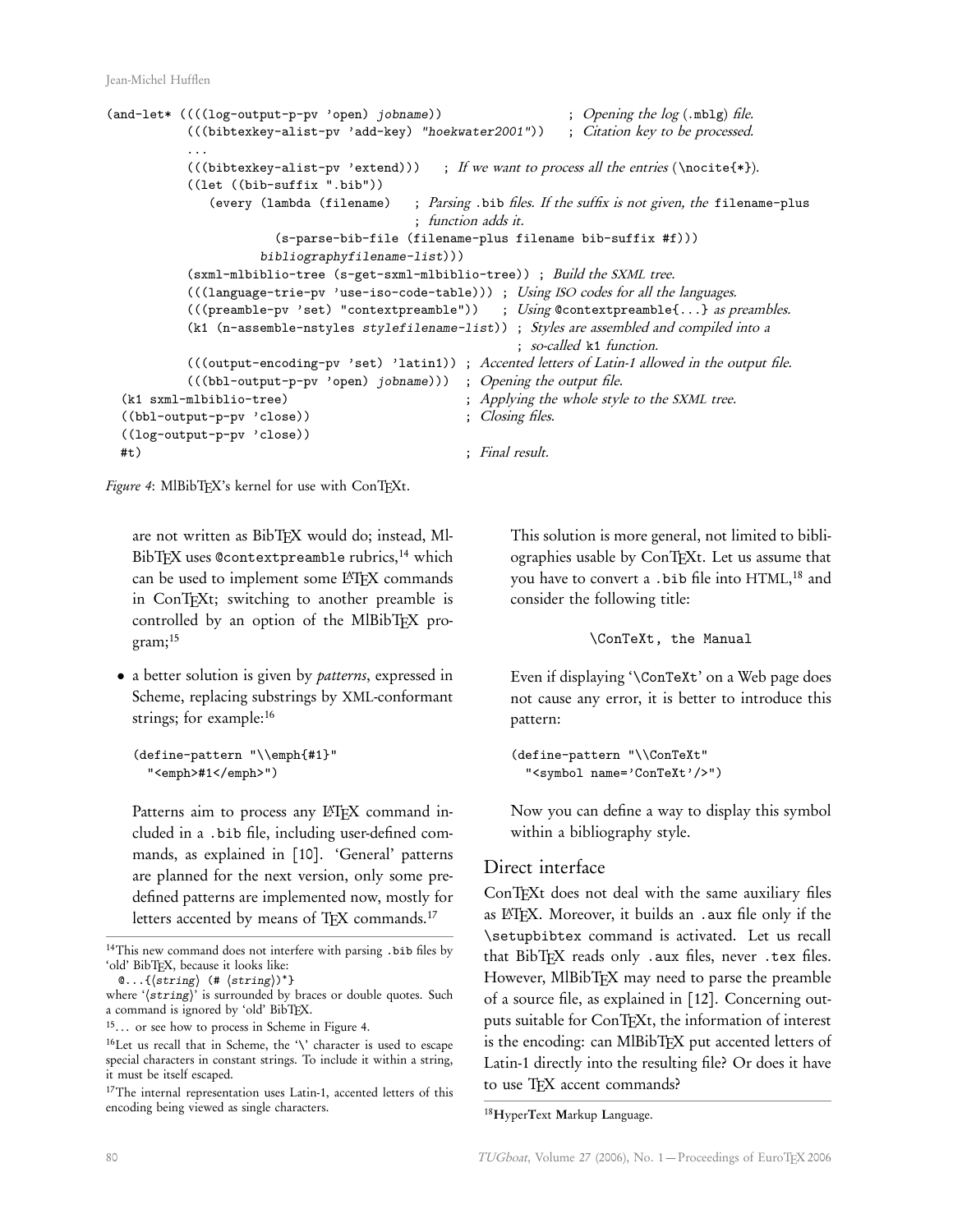A better solution than making useless .aux files and the parsing of preambles of ConTEXt documents (parts between the beginning of a document and the \starttext command) is to build a driver directly written in Scheme. Of course, this task requires some knowledge of both the Scheme programming language and the broad outlines of MlBibTFX's implementation, but the result is a small-sized program, as shown in Figure 4. You can see how to add a citation key as if it were caught from an .aux file, and how to get all the entries of .bib files as the \nocite{\*} command of LHEX would cause to. We also show how to use a preamble command  $\mathbb{C}$ ...{...} – specific for ConTEXt. Other information to be supplied is:

- jobname (string) the base name of the main input file processed by ConTEXt;
- bibliographyfilename-list (string list) all of the .bib file names to be searched;
- stylefilename-list (string list) all the fragments of a bibliography style.

The and-let\* macro  $[15]$  causes the sequential evaluation of the clauses of its first argument to be stopped as soon as a false value (for a failure) is returned. For example, the evaluation of the whole expression given in Figure 4 stops and returns the false value if a log file (.mblg file) cannot be opened. Otherwise, the nonfalse result of a clause may become the value of a local variable. For example, the sxml-biblio-tree variable is given the bibliographical entries in the SXML<sup>19</sup> format. Then the other arguments of the and-let\* macro are evaluated sequentially if all the clauses succeed, that is, if there is no error in parsing .bib files and building the bibliography style. In our case, the style — which results in a Scheme function — is applied to the bibliographical entries, and output files are closed. Finally, the true value is returned.

Going further, the texexec script, which launches successive run phases of ConTEXt, could be extended to launch the MlBibTFX program.

#### Conclusion

When we began this task, we had written only some small-sized examples using ConTEXt and emphasising its differences with LATEX. And we were afraid we would have to reprogram some important parts of Ml-BibTEX. To be honest, changes were needed, but not as many as we believed. Concerning the bib module, we learned it more quickly than we planned. The first meeting between MlBibTEX and ConTEXt has succeeded.

## Acknowledgements

Many thanks to Hans Hagen and Taco Hoekwater, who kindly answered my very ConTFXt-nical questions. I am also grateful to Karl Berry, who proofread this article.

#### References

- [1] James C. Alexander: Tib: a TEX Bibliographic Preprocessor. Version 2.2, see CTAN: biblios/tib/tibdoc.tex. 1989.
- [2] Harald Tveit Alvestrand: Request for Comments: 1766. Tags for the Identification of Languages. UNINETT, Network Working Group. March 1995. http://www.cis. ohio-state.edu/cgi-bin/rfc/rfc1766. html.
- [3] Robert J. Chassell and Richard M. Stallman: Texinfo. The GNU Documentation System. Version 4.8. http://www.gnu.org/software/ texinfo. December 2004.
- [4] Antoni Diller:  $LATFX$  wiersz po wierszu. Wydawnictwo Helio, Gliwice. Polish translation of L<sup>AT</sup>EX Line by Line with an additional annex by Jan Jelowicki. 2001.
- [5] Hans Hagen: ConTEXt, the Manual. November 2001. http://www.pragma-ade.com/ general/manuals/cont-enp.pdf.
- [6] Taco Hoekwater: "The Bibliographic Module for ConTEXt". In:  $EuroTFX 2001$ , pp. 61-73. Kerkrade (the Netherlands). September 2001.
- [7] Taco Hoekwater: ConTFXt System Macros. Part 1: General Macros. 2002. http://tex. aanhet.net/context/syst-gen-doc.pdf.
- [8] Taco Hoekwater: ConTFXt. Module Documentation. March 2006. http: //dl.contextgarden.net/modules/t-bib/ doc/context/bib/bibmod-doc.pdf.

<sup>19</sup>Scheme implementation of XML. See [16] for more information.